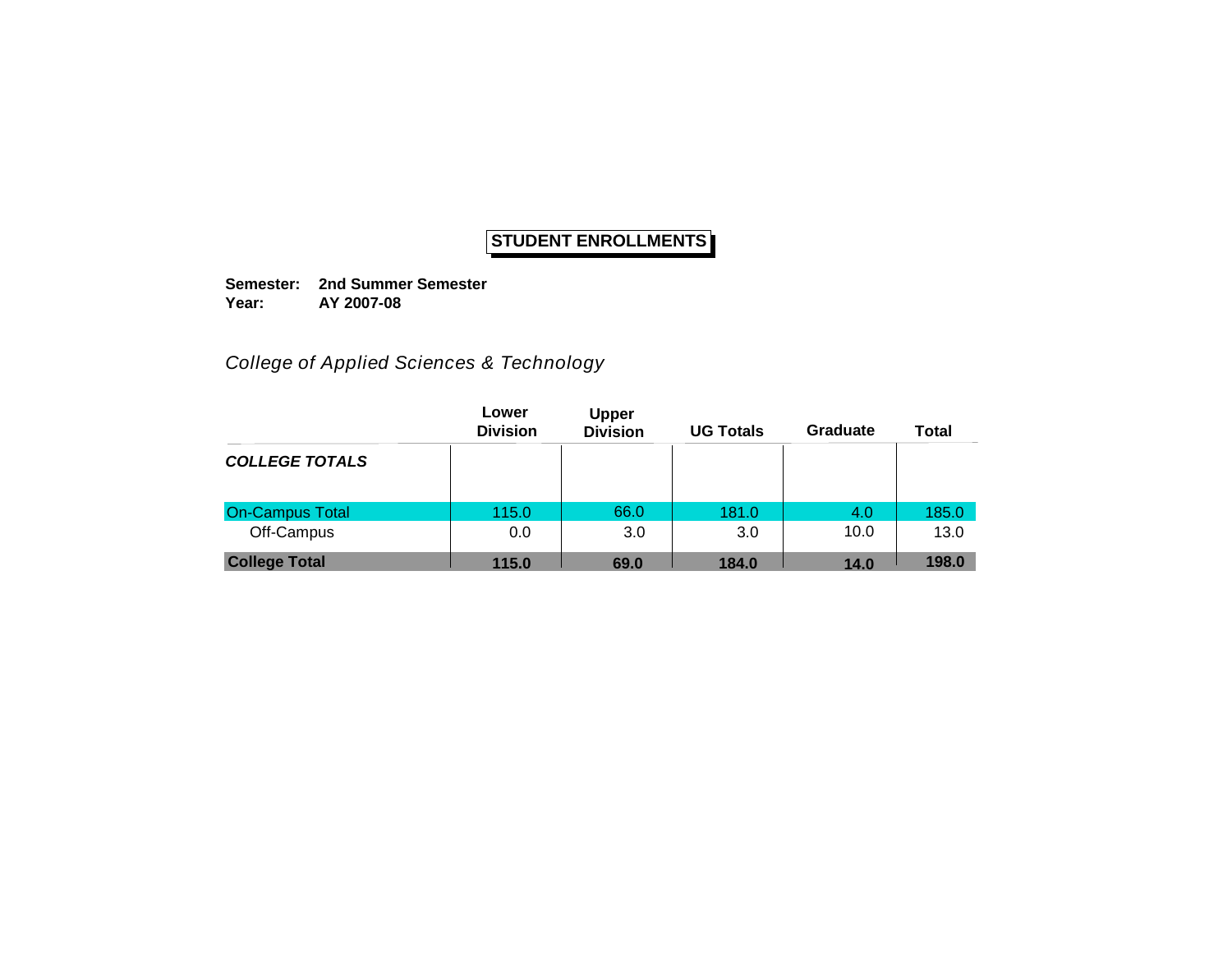**Semester: 2nd Summer Semester Year: AY 2007-08**

## *College of Architecture & Planning*

|                        | Lower<br><b>Division</b> | <b>Upper</b><br><b>Division</b> | <b>UG Totals</b> | Graduate | Total |
|------------------------|--------------------------|---------------------------------|------------------|----------|-------|
| <b>COLLEGE TOTALS</b>  |                          |                                 |                  |          |       |
| <b>On-Campus Total</b> | 48.0                     | 0.0                             | 48.0             | 4.0      | 52.0  |
| Off-Campus             | 0.0                      | 0.0                             | 0.0              | 0.0      | 0.0   |
| <b>College Total</b>   | 48.0                     | 0.0                             | 48.0             | 4.0      | 52.0  |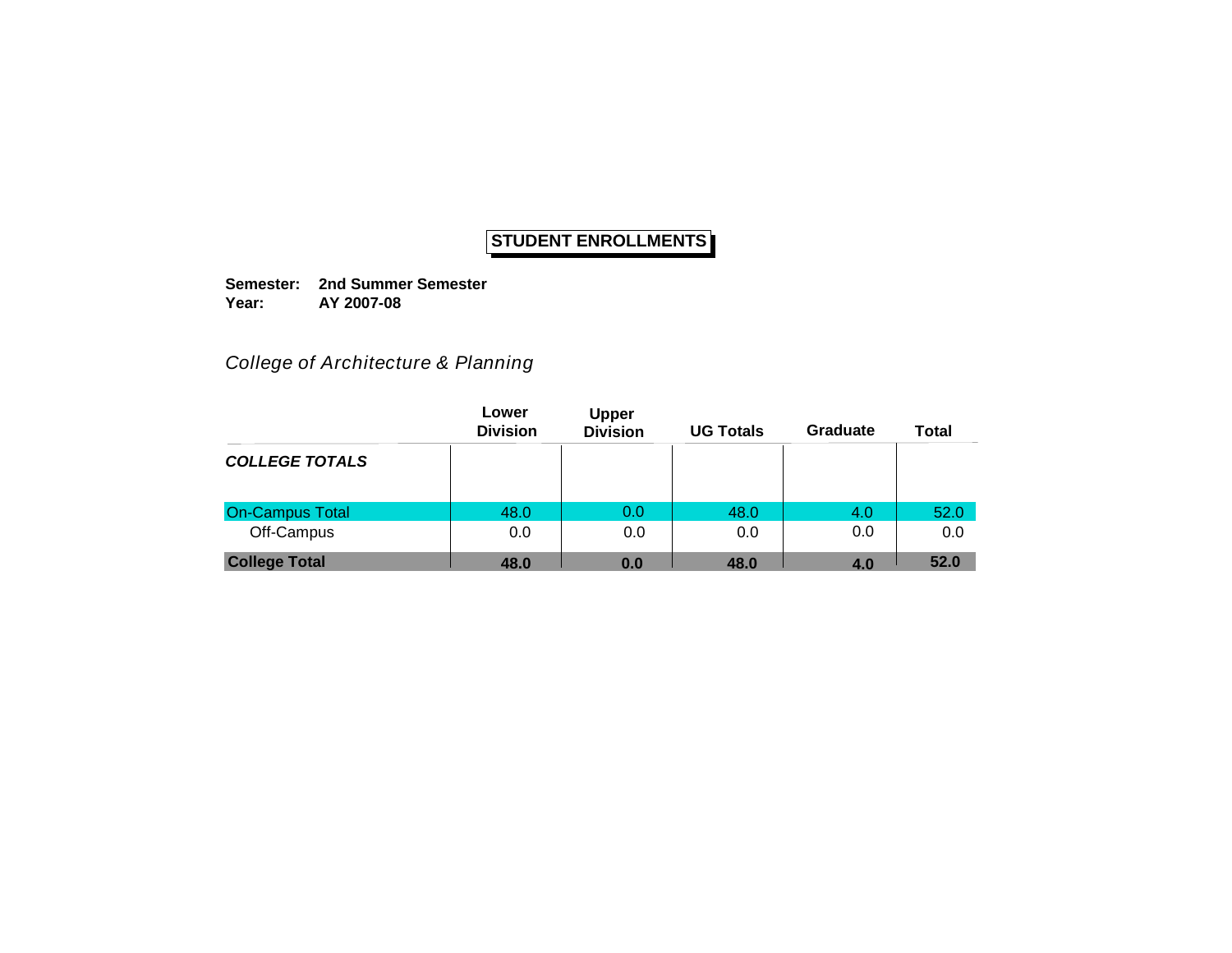**Semester: 2nd Summer Semester Year: AY 2007-08**

*College of Business*

|                        | Lower<br><b>Division</b> | <b>Upper</b><br><b>Division</b> | <b>UG Totals</b> | Graduate | <b>Total</b> |
|------------------------|--------------------------|---------------------------------|------------------|----------|--------------|
| <b>COLLEGE TOTALS</b>  |                          |                                 |                  |          |              |
| <b>On-Campus Total</b> | 153.0                    | 264.0                           | 417.0            | 11.0     | 428.0        |
| Off-Campus             | 9.0                      | 16.0                            | 25.0             | 68.0     | 93.0         |
| <b>College Total</b>   | 162.0                    | 280.0                           | 442.0            | 79.0     | 521.0        |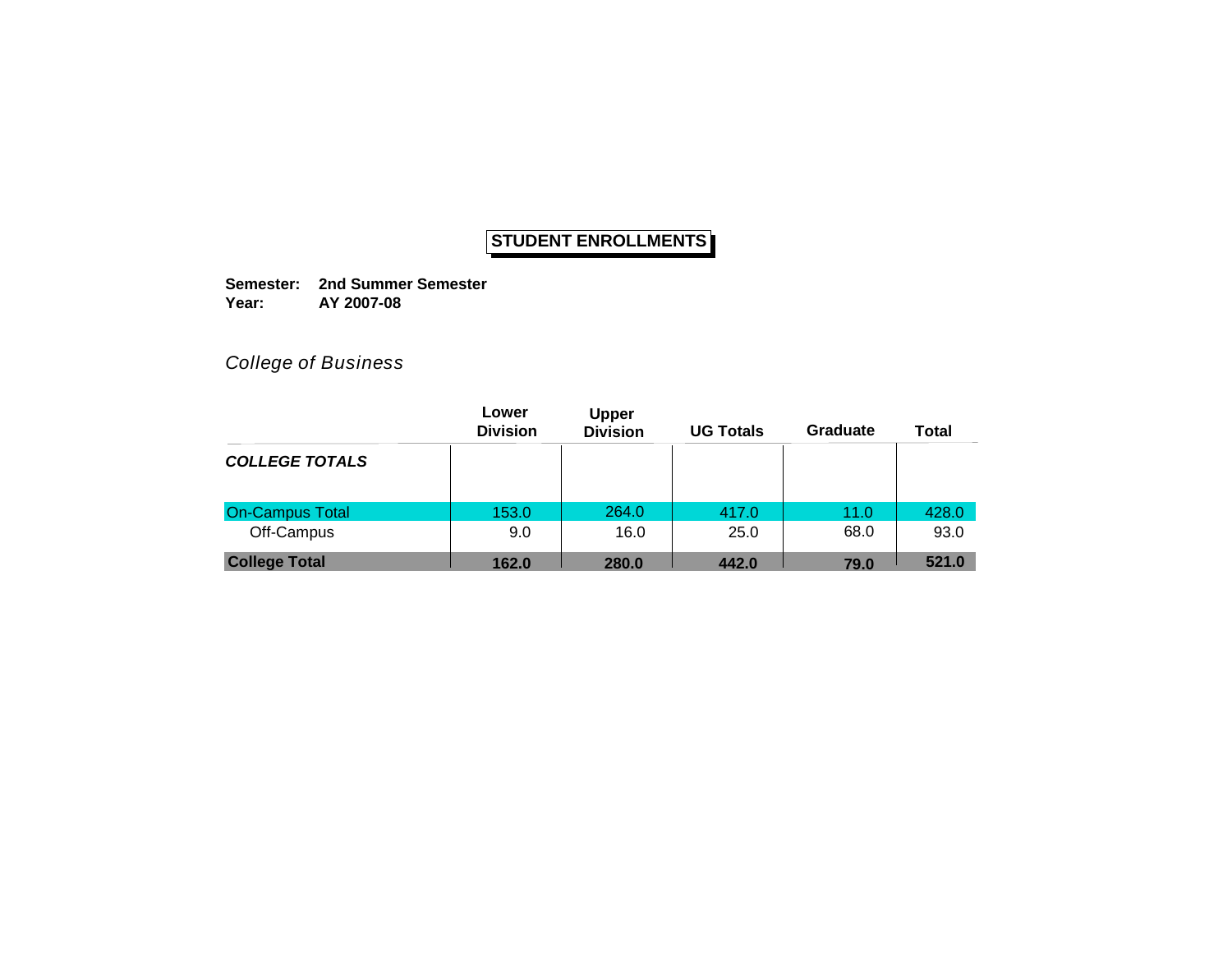**Semester: 2nd Summer Semester Year: AY 2007-08**

*College of Communication, Information, & Media*

|                        | Lower<br><b>Division</b> | <b>Upper</b><br><b>Division</b> | <b>UG Totals</b> | Graduate | <b>Total</b> |
|------------------------|--------------------------|---------------------------------|------------------|----------|--------------|
| <b>COLLEGE TOTALS</b>  |                          |                                 |                  |          |              |
| <b>On-Campus Total</b> | 88.0                     | 87.0                            | 175.0            | 32.0     | 207.0        |
| Off-Campus             | 7.0                      | 1.0                             | 8.0              | 6.0      | 14.0         |
| <b>College Total</b>   | 95.0                     | 88.0                            | 183.0            | 38.0     | 221.0        |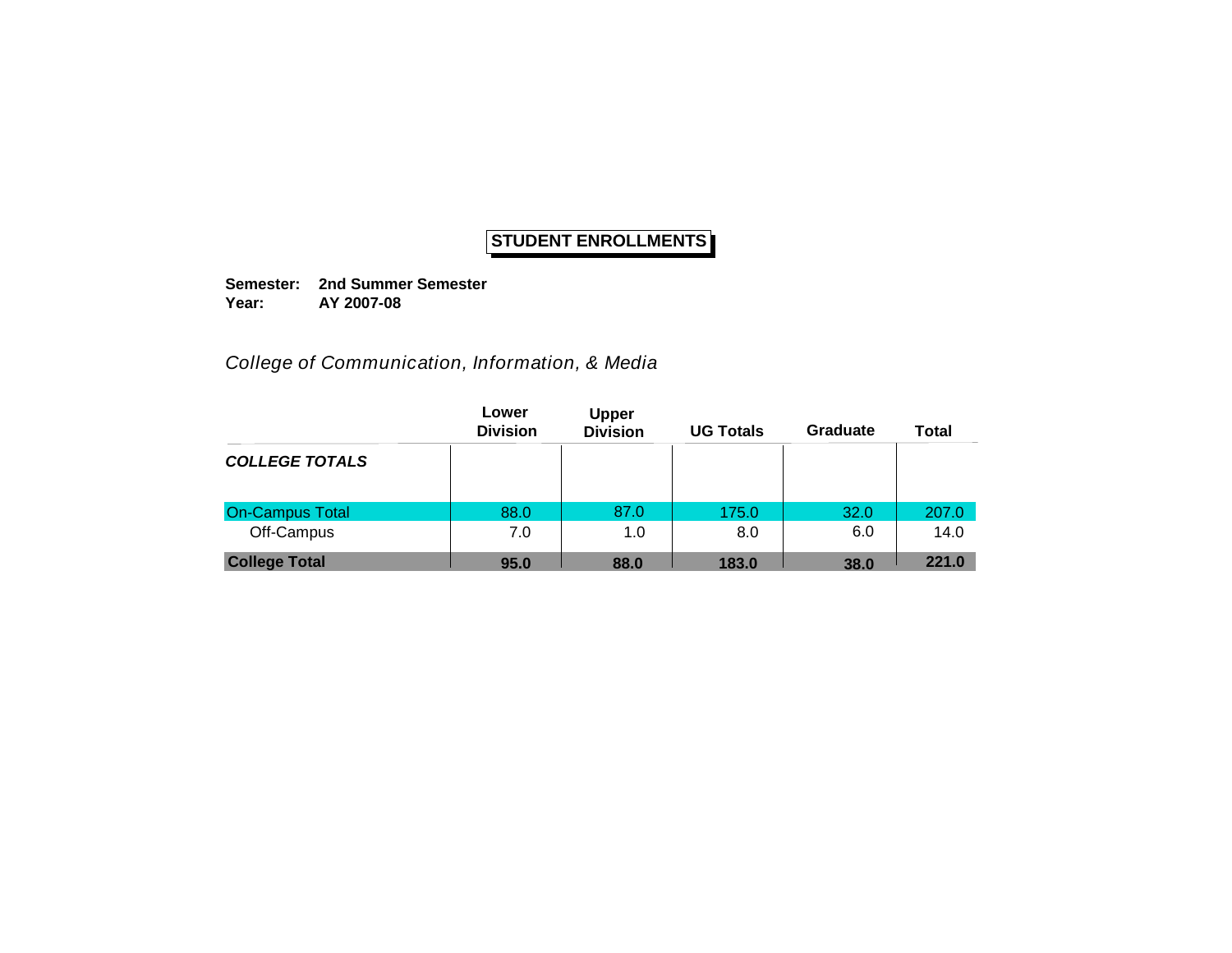**Semester: 2nd Summer Semester Year: AY 2007-08**

*College of Fine Arts*

|                        | Lower<br><b>Division</b> | <b>Upper</b><br><b>Division</b> | <b>UG Totals</b> | Graduate | <b>Total</b> |
|------------------------|--------------------------|---------------------------------|------------------|----------|--------------|
| <b>COLLEGE TOTALS</b>  |                          |                                 |                  |          |              |
| <b>On-Campus Total</b> | 141.0                    | 51.0                            | 192.0            | 71.0     | 263.0        |
| Off-Campus             | 0.0                      | 8.0                             | 8.0              | 0.0      | 8.0          |
| <b>College Total</b>   | 141.0                    | 59.0                            | 200.0            | 71.0     | 271.0        |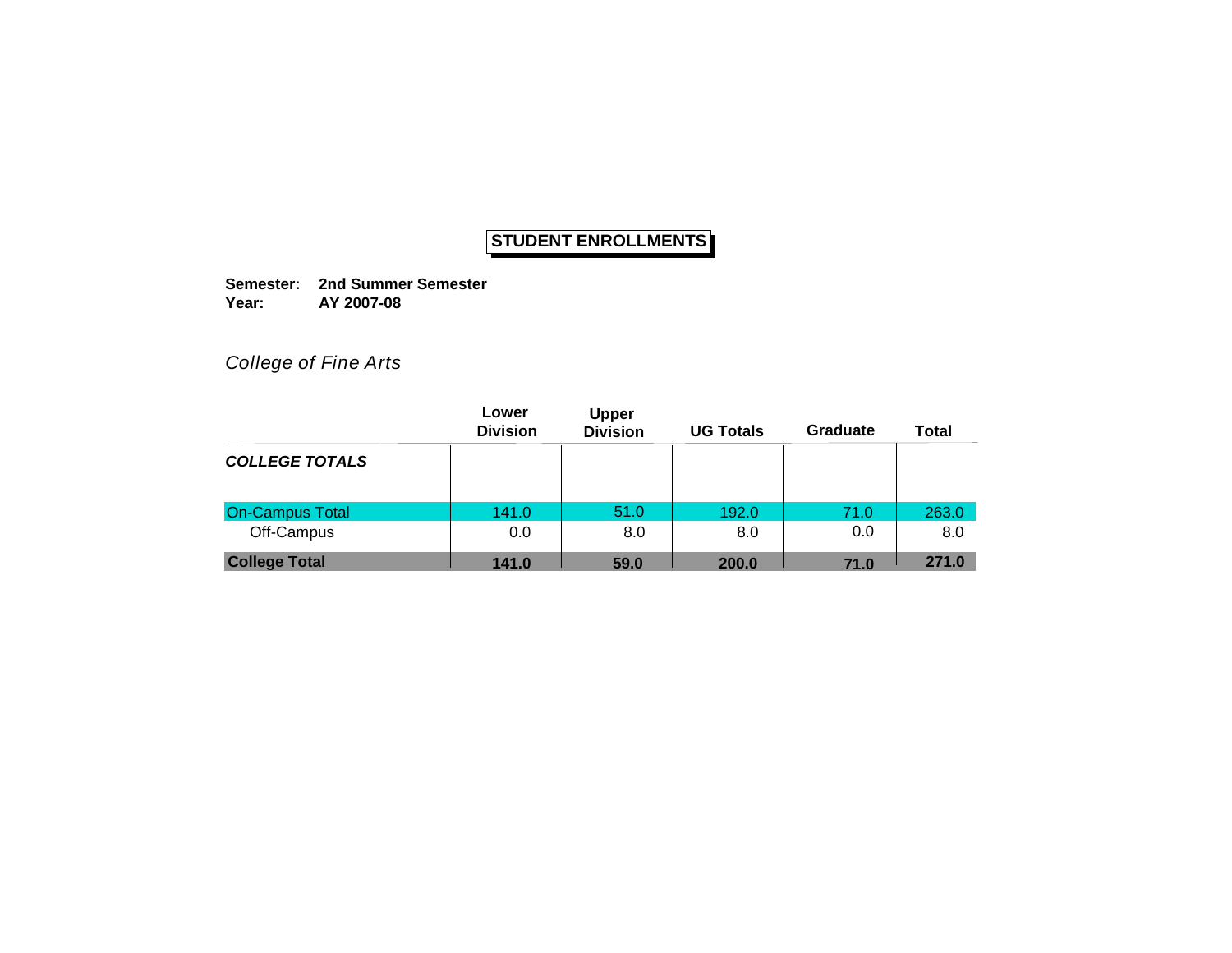**Semester: 2nd Summer Semester Year: AY 2007-08**

*College of Sciences and Humanities*

|                        | Lower<br><b>Division</b> | <b>Upper</b><br><b>Division</b> | <b>UG Totals</b> | Graduate | <b>Total</b> |
|------------------------|--------------------------|---------------------------------|------------------|----------|--------------|
| <b>COLLEGE TOTALS</b>  |                          |                                 |                  |          |              |
| <b>On-Campus Total</b> | 946.0                    | 264.0                           | 1210.0           | 157.0    | 1367.0       |
| Off-Campus             | 24.0                     | 33.0                            | 57.0             | 38.0     | 95.0         |
| <b>College Total</b>   | 970.0                    | 297.0                           | 1267.0           | 195.0    | 1462.0       |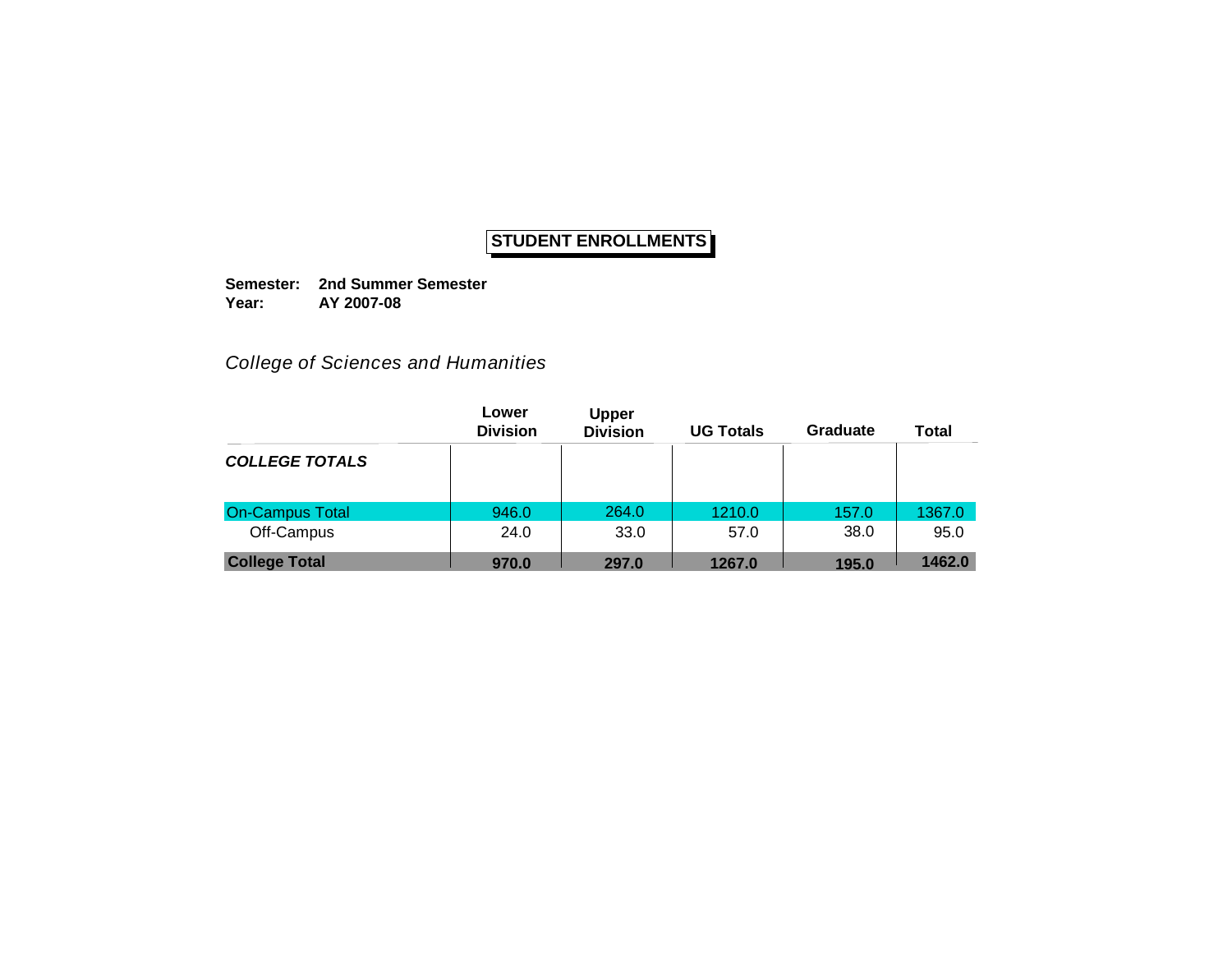**Semester: 2nd Summer Semester Year: AY 2007-08**

*Interdepartmental*

|                        | Lower<br><b>Division</b> | <b>Upper</b><br><b>Division</b> | <b>UG Totals</b> | Graduate | <b>Total</b> |
|------------------------|--------------------------|---------------------------------|------------------|----------|--------------|
| <b>COLLEGE TOTALS</b>  |                          |                                 |                  |          |              |
| <b>On-Campus Total</b> | 3.0                      | 12.0                            | 15.0             | 4.0      | 19.0         |
| Off-Campus             | 0.0                      | 27.0                            | 27.0             | 0.0      | 27.0         |
| <b>College Total</b>   | 3.0                      | 39.0                            | 42.0             | 4.0      | 46.0         |